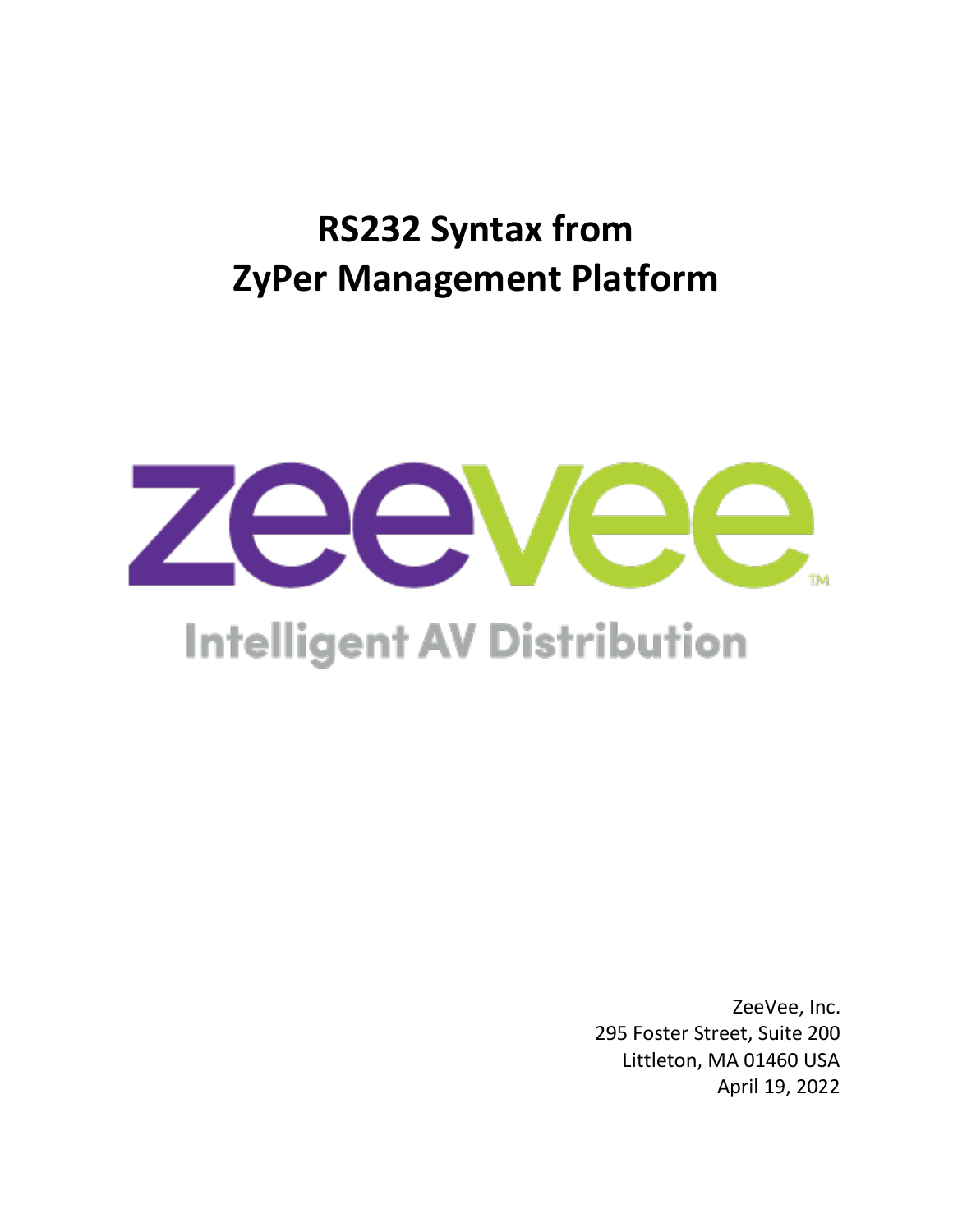

## Table of Contents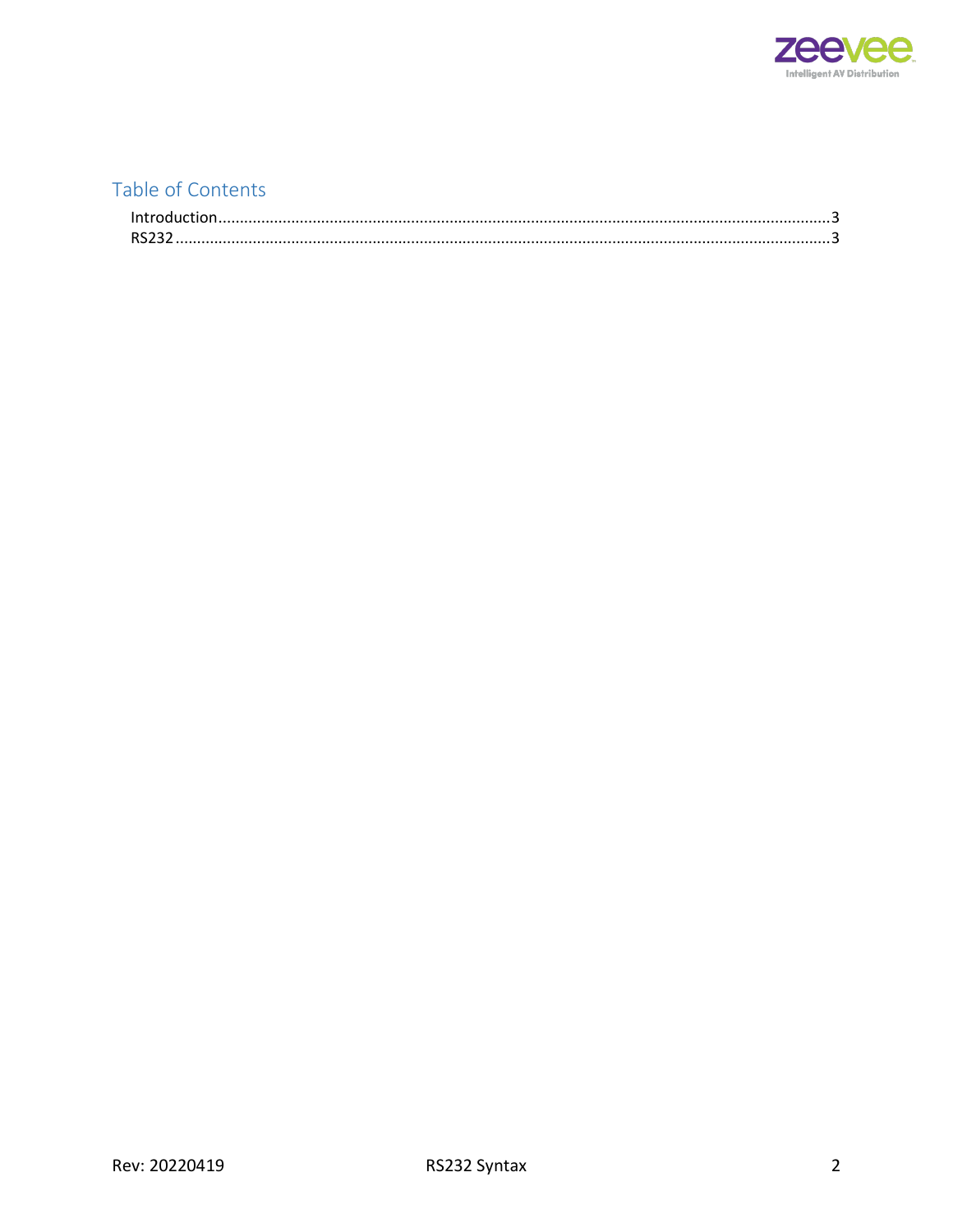

#### <span id="page-2-0"></span>**Introduction**

It is possible to send an RS232 text string from the ZyPer Management Platform to any connected ZyPer4K or ZyPerUHD endpoint on the network. (Encoder or Decoder) This function can be done from the ZMP command line interface or via a 3<sup>rd</sup> party control system. Details on syntax are shown below:

## <span id="page-2-1"></span>RS232

The Management Platform (ZMP) must first be linked to the specific endpoint to send RS232 information. This can be done with either the dataConnect or switch command.

Examples: dataConnect Dec1 server rs232 tunnelPort 1234

switch Dec1 server rs232

**Note:** The feature of dataConnect was added to allow a third party to connect to the ZMP server with a specific port and pass raw or telnet API commands (depending on the mode) to the server and port which is designated for a particular encoder or decoder.

When using any control system; that system is actually talking to our MP and not to any specific endpoint.

When sending RS232 commands to an encoder or decoder via the MP you must follow very specific syntax.

The ZeeVee command is: send <decoder\_name> rs232 text

Here are examples on this. (Assume decoder name is *Dec1*)

Input command: send Dec1 rs232 Hello Received at Dec1: Hello (Note, no line feed or carriage return)

Input command: send Dec1 rs232 Hello\r\n Received at Dec1: Hello (with carriage return and line feed)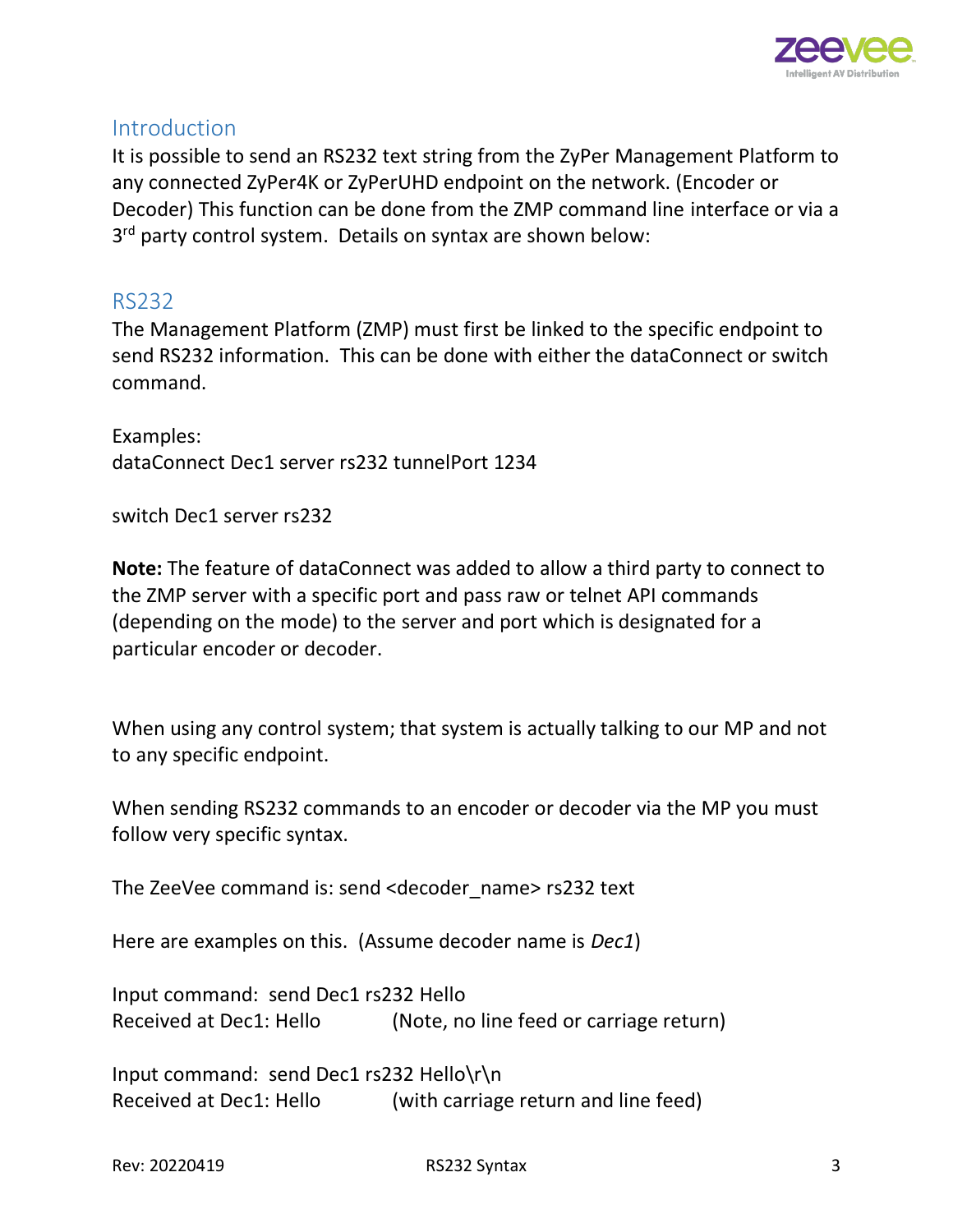

Input command: send Dec1 rs232 Hello World Received at Dec1: Nothing. You get an error. Bad syntax. You cannot have a space between hello and world.

Input command: send Dec1 rs232 Hello\_World Received at Dec1: Hello World (Note, no line feed or carriage return)

Input command: send Dec1 rs232 "Hello World" Received at Dec1: Hello World (Note, no line feed or carriage return)

Input command: send Dec1 rs232 "Hello World"\r\n Received at Dec1: Nothing. You get an error. Bad syntax. Token  $\ln \ln \alpha$  is invalid.

You need to contain the line feed and carriage return symbols inside the quotes in this case.

Input command: send Dec1 rs232 "Hello World\r\n" Received at Dec1: Hello World (with carriage return and line feed)

#### **Text can also be Hexadecimal Code as shown below:**

Input command: send Dec1 rs232 \x48\x65\x6c\x6c\x6f\x20\x57\x6f\x72\x6c\x64\x0A\x0D Received at Dec1: Hello World (with carriage return and line feed)

The Management Platform also has the ability to receive RS232 communications that were input into a ZyPer endpoint. To view any such RS232 string you use the "show responses" command.

```
Example:
Zyper$ show responses DEC1 rs232 since 0
device(d8:80:39:59:bf:57);
  device.rs232Response.0; string="Have a great day!\x0D"
  device.rs232Response.1; string="\x0A"
lastChangeId(2);
Success
```